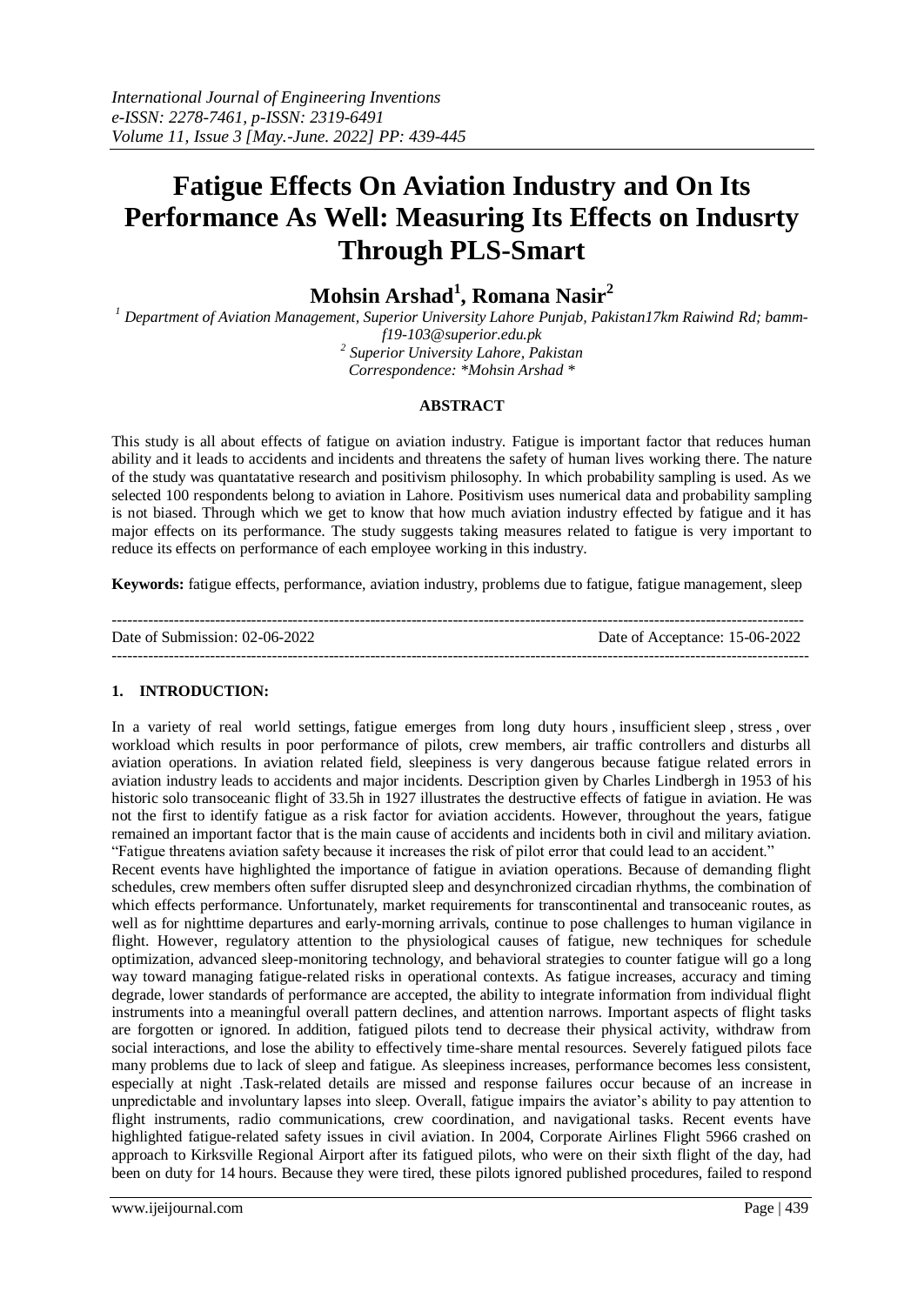to alerts that the aircraft was too close to the ground, and crashed into trees after losing awareness of the location of their aircraft with respect to the approaching airport location and its surroundings. In February 2008, the Honolulu-based pilots of Go! Airline Flight 1002 overshot their destination by more than 30 miles because they fell asleep on the flight deck during a trip that was only 50 minutes long. In October 2009, a similar event occurred when the pilots of Northwest Airlines Flight 188 remained unresponsive to communications from air traffic control for almost 90 minutes and overflew their destination by 150 miles because they evidently had dozed off at the controls. So fatigue is a major factor to discuss in aviation industry because of this many incidents and accidents can happen easily. A very illustrating example of fatigue and its effect on the safe piloting of an aircraft is provided by the, 2010 crash of Air India Express Flight 812, which crashed on landing in Mangalore, costing the life of 158 of the 166 persons aboard.( Front. Physiol., 06 September 2021). Fatigue is a major stressor in aviation operations and there is need to understand its interaction with mental workload. This study provides overall discussion about fatigue effects on aviation and its performance as we know that fatigue is a major risk factor in aviation industry because it can cause severe effects on pilots, staff, crew members and air traffic controllers that can further lead to accidents and incidents. Like stress, fatigue is cumulative and it could be either acute (short-term) or chronic (long-term). Acute fatigue is easily recognized by not flying and sufficient rest since it stems mainly from lack of sleep, workload, crew scheduling, a long duty period. On the other hand chronic fatigue is more insidious and subjective which pilot cannot bear to tolerate more than the other before chronic fatigue emerges. Heavy workload and financial problems, mental and health illness are major factors that cause fatigue. In this literature review we study how to overcome these issues, problems related to health and mental stress to avoid accidents that can easily happen due to lack of sleep , stress , fatigue and any kind of issue related to fatigue.

#### **Problem Statement:**

Due to over workload and stress in aviation industry which leads to fatigue and furthermore fatigue is the major cause of accidents in aviation industry. Similar reductions in performance have been observed in fatigued pilots and other crew members and ATCs. So, the problem is over workload and also stress on pilots and other workers in aviation industry which is the main cause of fatigue and it has major effects on aviation industry. And it is an important topic to discuss because of this problem and how to overcome this issue. Fatigue may cause long term health effects. Although these effects may have a limited influence on the performance of a fatigued pilot, they may lead to long-term reductions in performance. The aviation industry should take steps on this situation as workload causes fatigue and fatigue eventually causes accidents or incidents and it increases the risk of any type of accidents and incidents. The workload of the staff, crew members and pilots should be reduced their working hours should be reduced so the risk can be easily mitigated.

#### **Research Aims:**

The study for this research is very significant and it highlights the problems and issues caused in aviation due to lack of sleep, workload and fatigue. And it shows how the fatigue and workload of the employees should be reduced so the chances of any risk can be mitigated as much as possible.

#### **Significance:**

The significance of this research is very important to discuss as it has major effects on aviation industry and its operations. There is concern in the aviation community that pilot schedules can lead to fatigue and increased chance of an aviation accident. Fatigue is the major risk factor in aviation industry as it effects pilots performance and we know that pilots has the responsibility of many people and one mistake of pilots or air traffic controllers can lead to aircraft crash. There is highly chance of accidents and incidents if no proper solutions provided to this major risk factor. So, this is very important research on this major risk factor to avoid any kind of accidents and incidents in aviation industry.

#### 2. **LITERATURE REVIEW:**

This literature review examines safety concerns and study about fatigue and its effects on performance due to which accidents can happen easily. The relationship between stress, fatigue and performance, crashes and accidents. Fatigue is the major factor that has effects on performance so it is important to discuss the relationship between fatigue and accidents and important research on safety measures as well providing solutions to overcome this issue in aviation industry.

(1991 Dinges and Kribbs) stated that performance is critically effected by fatigue and this is the main reason behind accidents and crashes. Further, they talk about that performance changes are linked with fatigue an d lack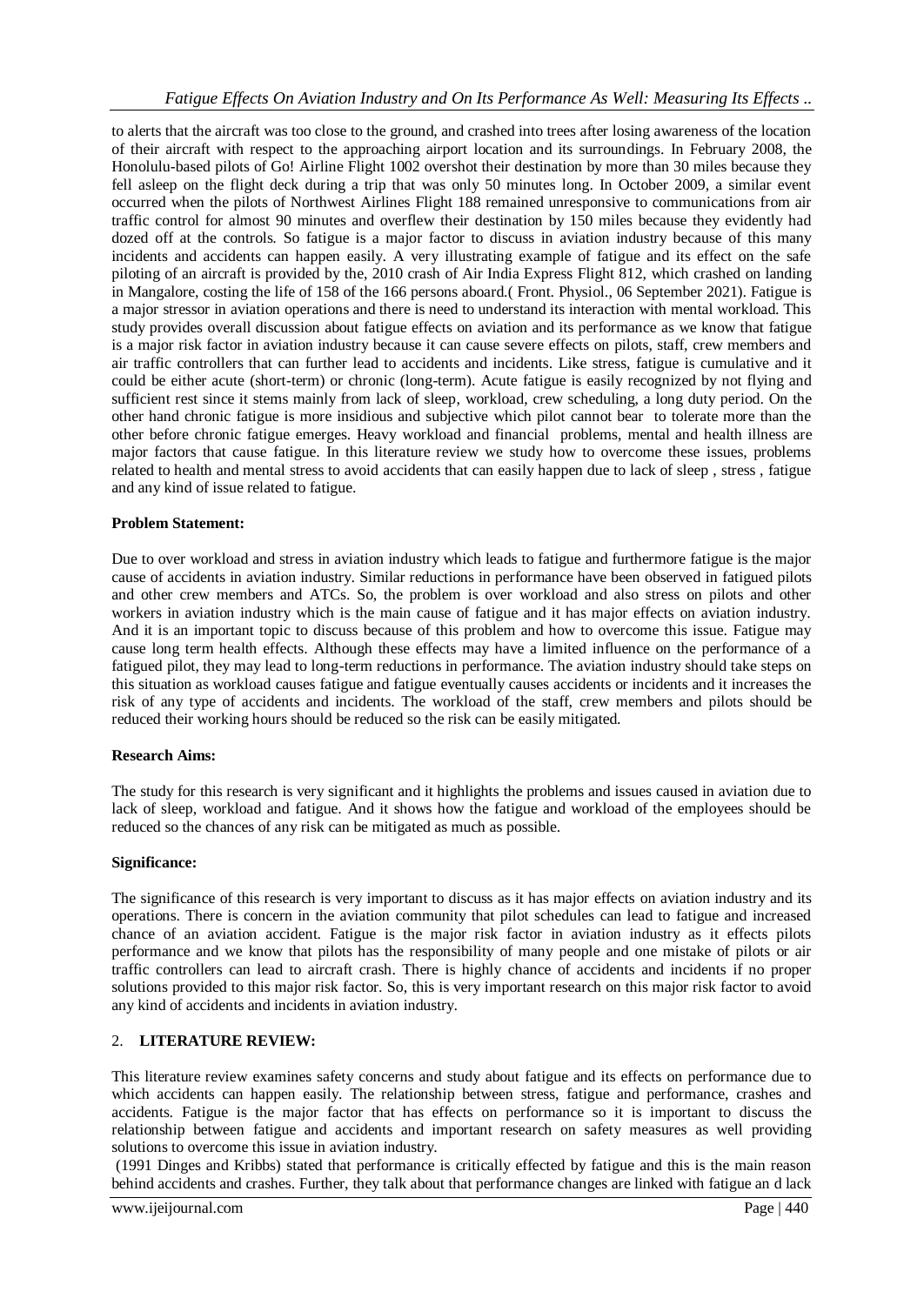of sleep from laboratory studies with field studies where performance decrements are potentially more readily observable than infrequent adverse safety outcomes. Thus, the review includes performance effects as well as overt safety outcomes of fatigue. This review is all about fatigue and it's effects on aviation industry so far. Safety in aviation industry is very important because it has responsibility of many people for example if pilot is facing workload and fatigue problem he couldn't concentrate on his work and it can lead to accident. So fatigue is the major issue and aviation industry is facing this issue due to workload and long working hours. It has effect on performance as well so there are some methods that can mitigate fatigue in aviation industry and can reduce stress level of employees.

There are some methods to mitigate fatigue factor in aviation industry.

#### **Cockpit lighting:**

This is mitigation method regarding lights in the cockpit at night. So this is mitigation method and light effects on person's performance which leads to fatigue. Short wavelength light pulses (especially 420 nm) has been found to be good on alertness and performance, measured with 9-point VAS scale.

#### **Napping:**

This is important method that mitigates this risk factor. In this study, conducted by

Petrie et al. (2011) with 253 pilots operating international flights showed that daytime napping prior to overnight duties revealed significantly lower fatigue levels, based on short-form health survey (SF-36) use. Hartzler (2014) reported that the strategic naps are important. These types of naps have been advocated for pilots in particular, as opportunities to sleep either in the designated rest facilities or on the flight deck may be beneficial in reducing both the performance and alertness associated with fatigue.

#### **EXERCISE:**

Exercise helps to change in the phase of sleep-wake cycles via delaying in the sleep-wake cycle resulting in alertness. Barger et al (2004) reported that daily exercise of 18-fit males with strictly controlled very dim lights helps to reduce fatigue.

#### **3. MATERIAL AND METHODOLOGY:**

In this article, the literature located in PUBMED and Google Scholar relating aviation, fatigue, surveys, subjective and objective measurements and countermeasures were reviewed and tools used in these studies, in which we study fatigue and the performance and safety concerns related to fatigue which is major risk factor.

#### **INDEPENDENT VARIABLE:**

As we know independent variable is the one which effects dependent variable. Independent factor depends on dependent variable as it effects other variables.

In this article fatigue is independent variable which effects aviation industry to extreme level. So fatigue, workload, long working hours, sleep depravation are the major independent variables that effects aviation operations and it is very important to discuss because in aviation there is no chance of any mistake as it can lead to serious accidents.

#### **DEPENDENT VARIABLE:**

Dependent variable effected by independent variable. So, in these articles pilots, crew members, aviation, performance are dependent variables that are effected by independent variables like fatigue and workload etc. which has major effects on dependent variables like aviation and its performance.

In this study, we need to understand the relationship between fatigue and performance. The effects of fatigue on each individual in aviation industry. And to overcome this problem solutions are needed that are explained in our article we study that how we manage this issue by providing solutions that helps in reducing this major risk factor. Accidents and incidents happens due to this fatigue problem and workload on pilots and ATCs so proper research and solution are required to overcome this issue.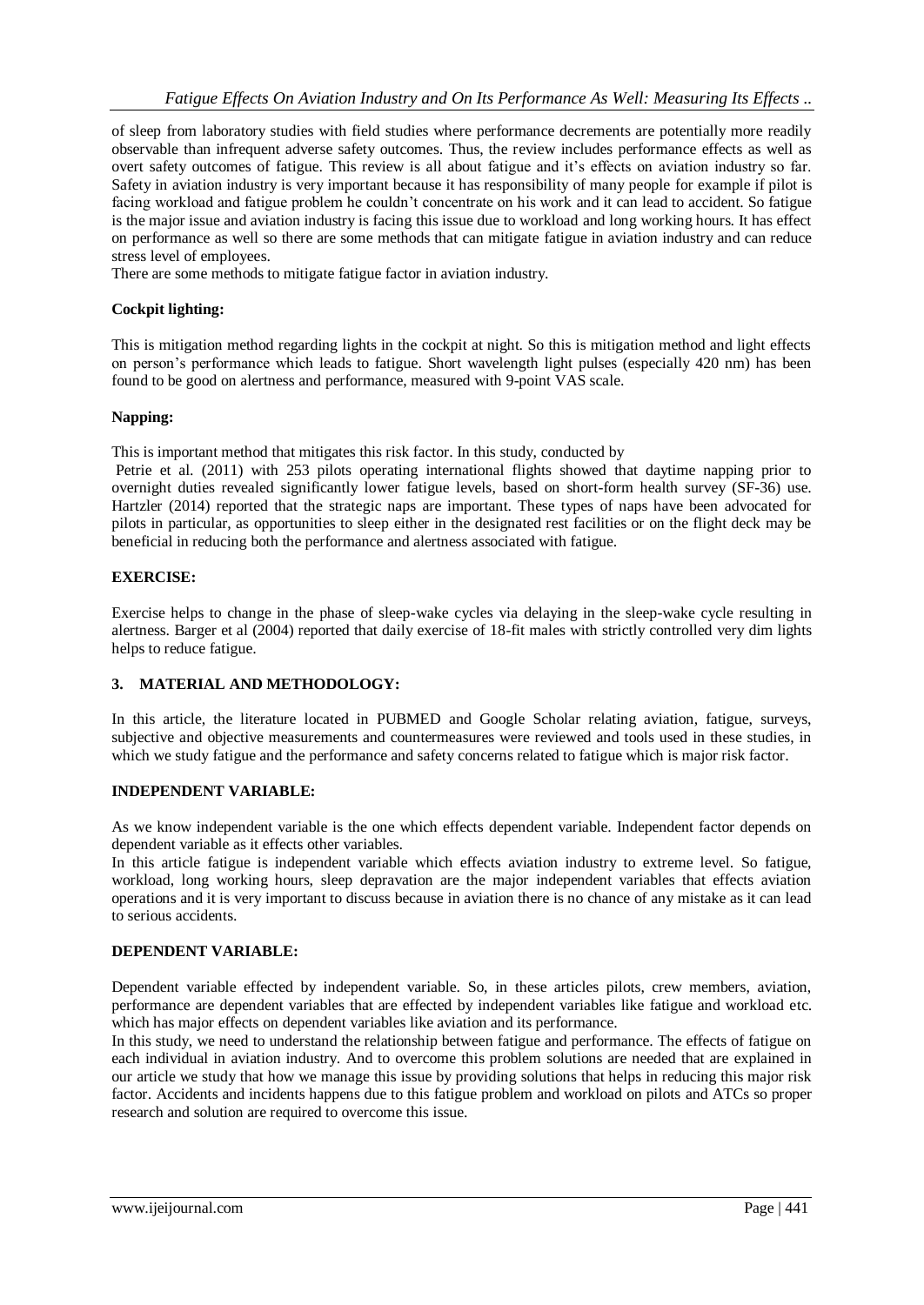## **4. RESEARCH METHADOLOGY:**

This research contains the methodology, data collection tool and sampling techniques to study the relationship between fatigue and its performance on aviation industry. This study uses quantitative research and positivism philosophy and deductive approach. In this research probability sampling is used. For this study a sample of population is taken. We select 100 people belong to aviation in Lahore that how fatigue has major effects on aviation industry. POSITIVISM APPROACH uses numerical data and probability sampling is not biased that's why we are using quantitative research for our research. As we took 70 respondents from aviation population measurements are done in numeric form in which researcher finds relationship between two or more variables. Positivism philosophy is used here as it does not incorporate feelings and emotions. It gives almost accurate information and tells how

We are using positivism approach as it is more reliable as compare to other approaches, we will do our research through questionnaire to discuss the major effects of fatigue on aviation industry and its people. Fatigue is major problem which not only effects aviation industry but it has also major effects on other industries as well. Many incidents occur due to fatigue problem. We will survey the people about fatigue effects on aviation industry and what is their point of view about this issue which effects not only this industry but also other organizations in the world and its people for this purpose we use positivism research.

Through this approach social norms can be explained better by people. Things are explained subjectively and objectively in this approach. This article is based on fatigue and it's effects on aviation industry and how it effects the performance of pilots and ATCs. We will ask people what they think why fatigue and stress lower the performance of pilots and ATCs. Fatigue and stress can often lead to an aircraft accidents or incidents. Some pilots have to fly for several hours in a day and they have back to back flights because of which they become very sleepy and tired.

#### **Questionnaire:**

This study uses quantitative research and positivism philosophy and deductive approach. In this research probability sampling is used. For this study a sample of population is taken. We select 80 people belong to aviation in Lahore that how fatigue has major effects on aviation industry. POSITIVISM APPROACH uses numerical data and probability sampling is not biased that's why we are using quantitative research for our research. As we took 100 respondents from aviation population measurements are done in numeric form in which researcher finds relationship between two or more variables. Positivism philosophy is used here as it does not incorporate feelings and emotions. It gives almost accurate information and tells how We are using positivism approach as it is more reliable as compare to other approaches, we will do our research through questionnaire to discuss the major effects of fatigue on aviation industry and its people. Fatigue is major problem which not only effects aviation industry but it has also major effects on other industries as well. Many incidents occur due to fatigue problem. We will survey the people about fatigue effects on aviation industry and what is their point of view about this issue which effects not only this industry but also other organizations in the world and its people for this purpose we use positivism research. Through this approach social norms can be explained better by people. Things are explained subjectively and objectively in this approach. This article is based on fatigue and it's effects on aviation industry and how it effects the performance of pilots and ATCs. We will ask people what they think why fatigue and stress lower the performance of pilots and ATCs. Fatigue and stress can often lead to an aircraft accidents or incidents. Some pilots have to fly for several hours in a day and they have back to back flights because of which they become very sleepy and tired.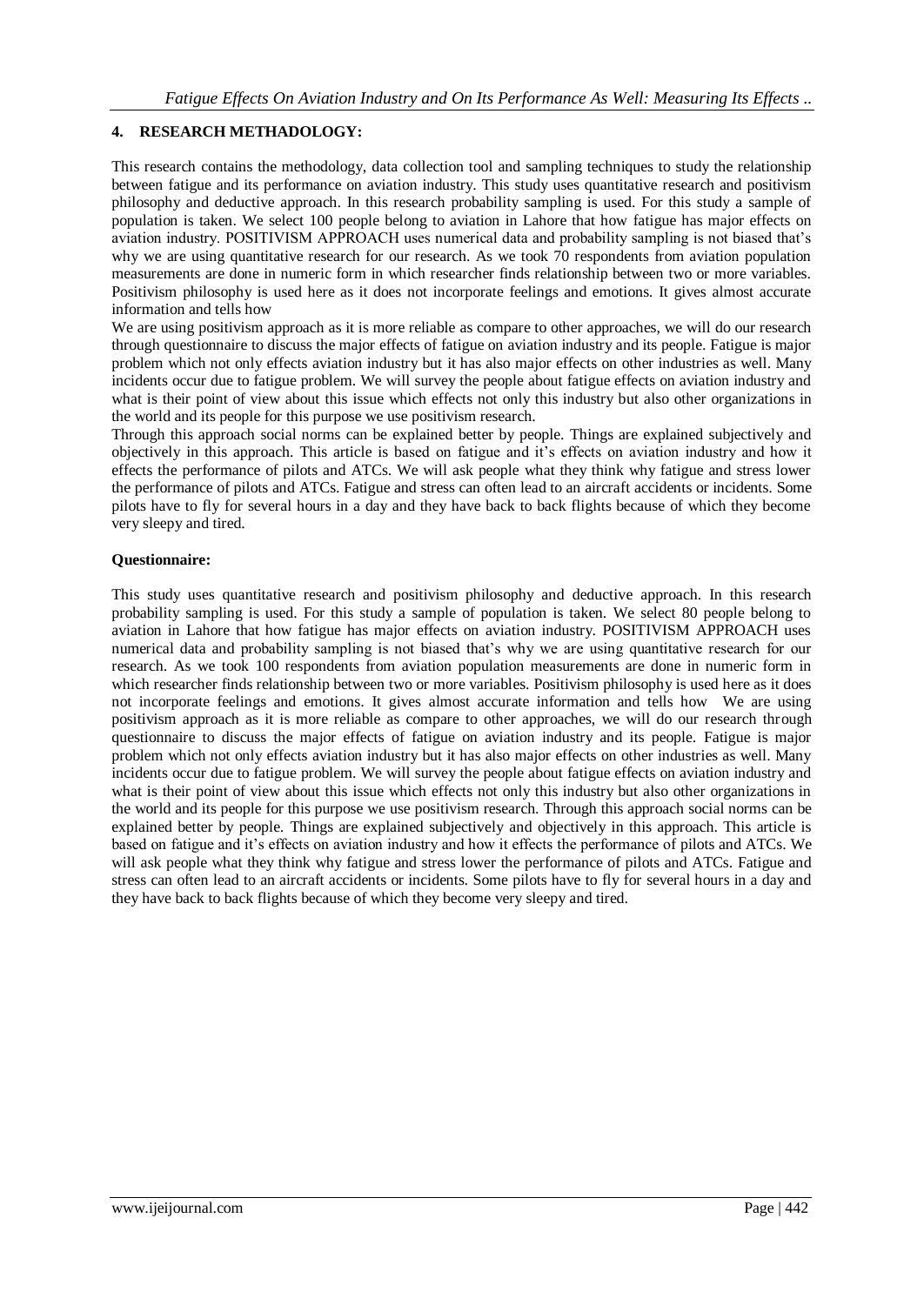

**Table 1:**

| <b>Path Coefficients</b> |                |                    |         |
|--------------------------|----------------|--------------------|---------|
|                          |                |                    |         |
|                          | <b>Fatigue</b> | <b>Performance</b> | Quality |
| <b>Fatigue</b>           |                | 0.640              | 0.265   |
| <b>Performance</b>       |                |                    | 0.484   |
| <b>Juality</b>           |                |                    |         |

| Table 2: |  |
|----------|--|
|----------|--|

| <b>Construct Reliability and Validity</b> |                            |       |                                 |                                                         |
|-------------------------------------------|----------------------------|-------|---------------------------------|---------------------------------------------------------|
|                                           |                            |       |                                 |                                                         |
|                                           | Cronbach's<br><b>Alpha</b> | rho_A | Composite<br><b>Reliability</b> | Average<br><b>Variance</b><br><b>Extracted</b><br>(AVE) |
| <b>Fatigue</b>                            | 0.742                      | 0.857 | 0.895                           | 0.630                                                   |
| <b>Performance</b>                        | 0.856                      | 0.862 | 0.904                           | 0.702                                                   |
| Quality                                   | 0.775                      | 0.793 | 0.849                           | 0.534                                                   |

## **Table 3:**

| Discriminant Validity |                |              |                     |
|-----------------------|----------------|--------------|---------------------|
|                       |                |              |                     |
|                       |                |              |                     |
| Fornell-Larcker       |                |              |                     |
| Criterion             |                |              |                     |
|                       |                |              |                     |
|                       | <b>Fatigue</b> | Performance_ | <b>Passenger</b>    |
|                       |                |              | <b>Satisfaction</b> |
| <b>Fatigue</b>        | 0.794          |              |                     |
| Performance           | 0.740          | 0.838        |                     |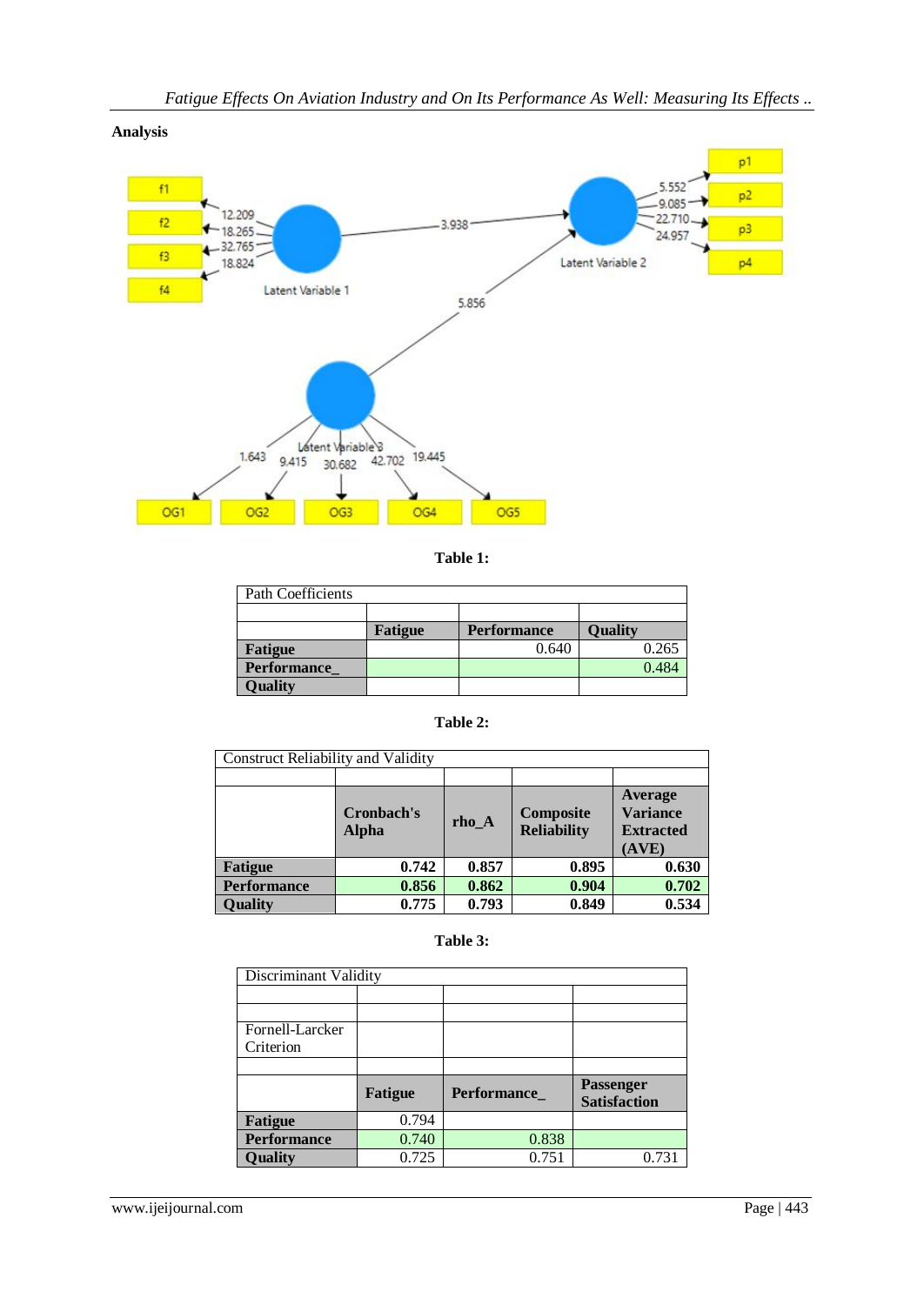**Table 4:**

| R Square           |               |                 |       |
|--------------------|---------------|-----------------|-------|
|                    |               |                 |       |
|                    | R             | <b>R</b> Square |       |
|                    | <b>Square</b> | <b>Adjusted</b> |       |
|                    |               |                 |       |
| <b>Performance</b> | 0.548         |                 | 0.544 |

| f Square            |                |              |                     |
|---------------------|----------------|--------------|---------------------|
|                     |                |              |                     |
|                     |                | Organization | <b>Passenger</b>    |
|                     | <b>Fatigue</b> | Growth       | <b>Satisfaction</b> |
| <b>Fatigue</b>      |                | 1.211        | 0.170               |
| <b>Performance</b>  |                |              | 0.273               |
| <b>Passenger</b>    |                |              |                     |
| <b>Satisfaction</b> |                |              |                     |

#### **5. Conclusion:**

As we know fatigue remains an important safety risk factor in both civil and military aviation. Sleep and circadian factors are the primary factors of human fatigue, and aviation schedules influence both these factors powerfully. Fatigue is the major cause of accidents in aviation industry so it is very important factor to discuss and provide solutions that how to mitigate these factors that has major effects on pilots and every single individual working in aviation industry. Overload like long hours working and stress leads to fatigue and it has major effects on aviation operations so there is need to overcome these issues by providing proper solutions. We took 100 people based on work experience and some employees who face this problem due to workload at workplace. We used positivism philosophy and quantitative research. Through which we get to know that about 80% of employees and aviation industry suffers due to fatigue problem. To major concern is to solve this issue as soon as possible by reducing long working hours and provide suitable schedule for flights so pilots and other crew members couldn't face this issue and aviation industry overcome this issue due to which many accidents may occur. So 80% of respondents were agree that fatigue is the major problem not only in aviation industry but also it has major impact on other industries as well. So our research proved that fatigue is major cause of poor performance in aviation industry. Fatigue is the major problem that every person is facing in the aviation industry so far and it's very important and necessary to take steps towards this issue to resolve fatigue issue because it has major effects on each and every individual working in airports, airline's as well in the organization. Pilots and ATCs face this issue and this issue can also lead to major accidents and incidents such as crash and loss of many people lives. So our research was all about fatigue in aviation industry and the people we took as respondents were agree that fatigue has major effects on them as well on the whole aviation industry.

#### **6. References:**

- [1]. <div class="csl-entry">Caldwell, J. A. (2012). Crew Schedules, Sleep Deprivation, and Aviation Performance. <i>Current Directions in Psychological Science</i>> <i>21</i></i>2(2), 85–89. https://doi.org/10.1177/0963721411435842 HYPERLINK ["https://doi.org/10.1177/0963721411435842%3C/div%3E"< HYPERLINK](https://doi.org/10.1177/0963721411435842%3C/div%3E)  ["https://doi.org/10.1177/0963721411435842%3C/div%3E"/div HYPERLINK](https://doi.org/10.1177/0963721411435842%3C/div%3E)  ["https://doi.org/10.1177/0963721411435842%3C/div%3E">](https://doi.org/10.1177/0963721411435842%3C/div%3E)
- [2]. <div class="csl-entry">Wilson, G. F., Russell, C., &#38; Caldwell, J. (2006). <i>AIR FORCE RESEARC inH LABORATORY Performance and Psychophysiological Measures of Fatigue Effects on Aviation Related Tasks of Varying Difficulty</i>.</div>
- [3]. @article{,
- [4].  $title = \{10.3389-fphys.2021.712628\text{-citation}\},$
- [5]. }Caldwell, JA, Mallis, MM, Caldwell, JL, Paul, MA, Miller,
- [6]. JC, &Neri, DF. (2009) Fatigue countermeasures in aviation.
- [7]. Aviation Space Environmental Medicine, 80, 29-59.
- [8]. FAA (2011) Flight crew member duty and rest requirements.
- [9]. US DOT FAA Docket No. FAA-2009-1093; Amendment
- [10]. Nos. 117-1, 119-16, 121-357, December 2011.
- [11]. Moebus, S. (2008) Scientific and medical evaluation of flight
- [12]. time limitations. EASA Final Report TS.EASA.2007.OP.08.